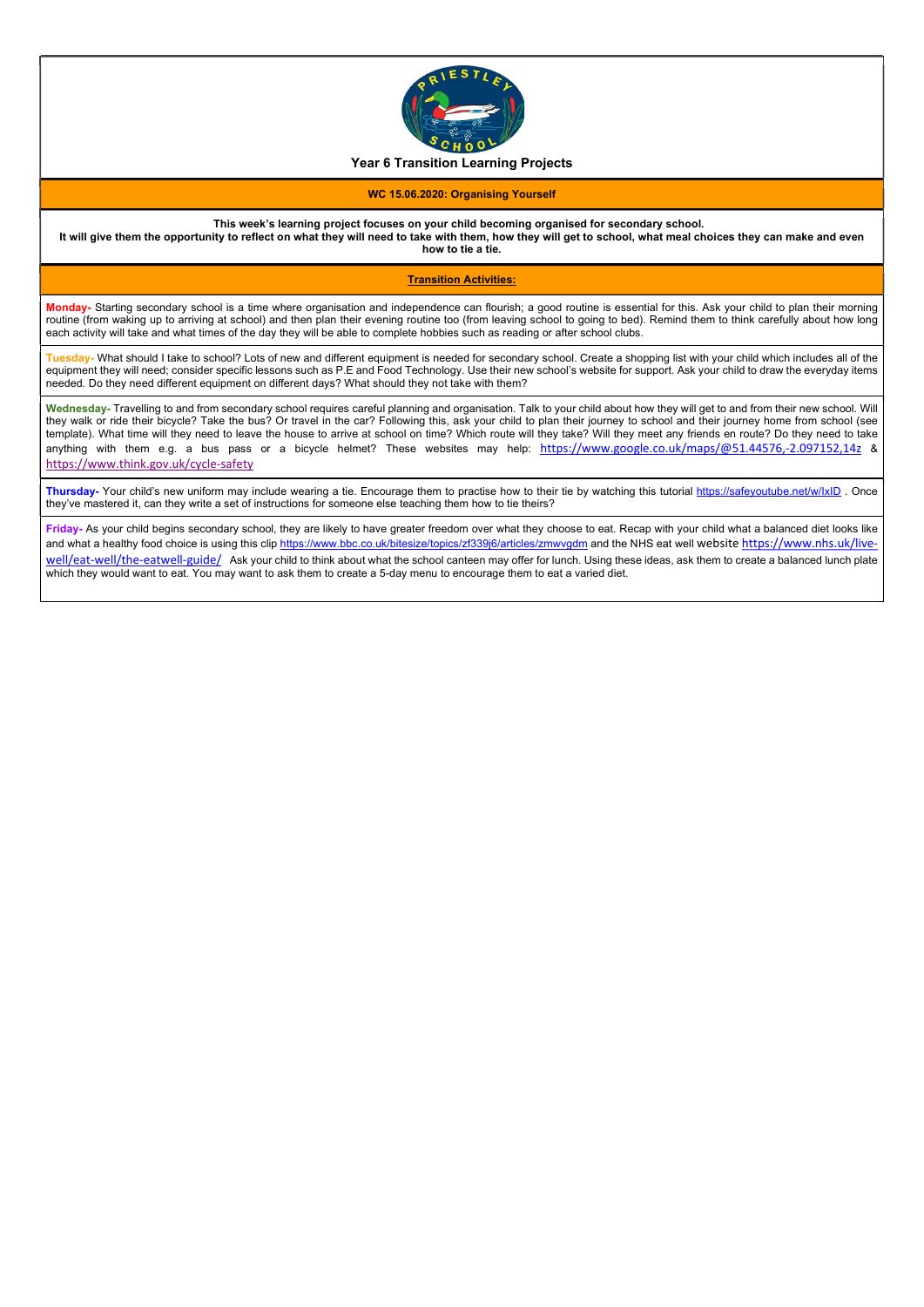#### **Staying Safe Online**

In preparation for moving to secondary school, why not have a go at entering The Childnet Film Competition which invites young people aged 7-18 to create a 2 minute online safety film to inspire their peers to create a safe, supportive and fun online world around the theme 'We want an internet where we're free to…'. Within your video you could specifically aim the video at Y6 children who are making the step up to secondary school. You could do this by highlighting the need to stay in touch with friends safely who move to other secondary schools and by Discussing how Y6 children could safely stay in contact with one other and offer support. The entries that make into the final shortlist will be judged by a prestigious panel made up of representatives from BAFTA, the BBC, the British Board of Film Classification, the BFI, Disney and the Motion Picture Association. The young people who create winning films and storyboards will receive great filmmaking and creative prizes for their school or youth group. Whether used at school or as a home learning project, the competition is a great way of exploring important internet safety messages with young people of all ages. Visit here https://www.childnet.com/resources/film-competition/2020 for more information.